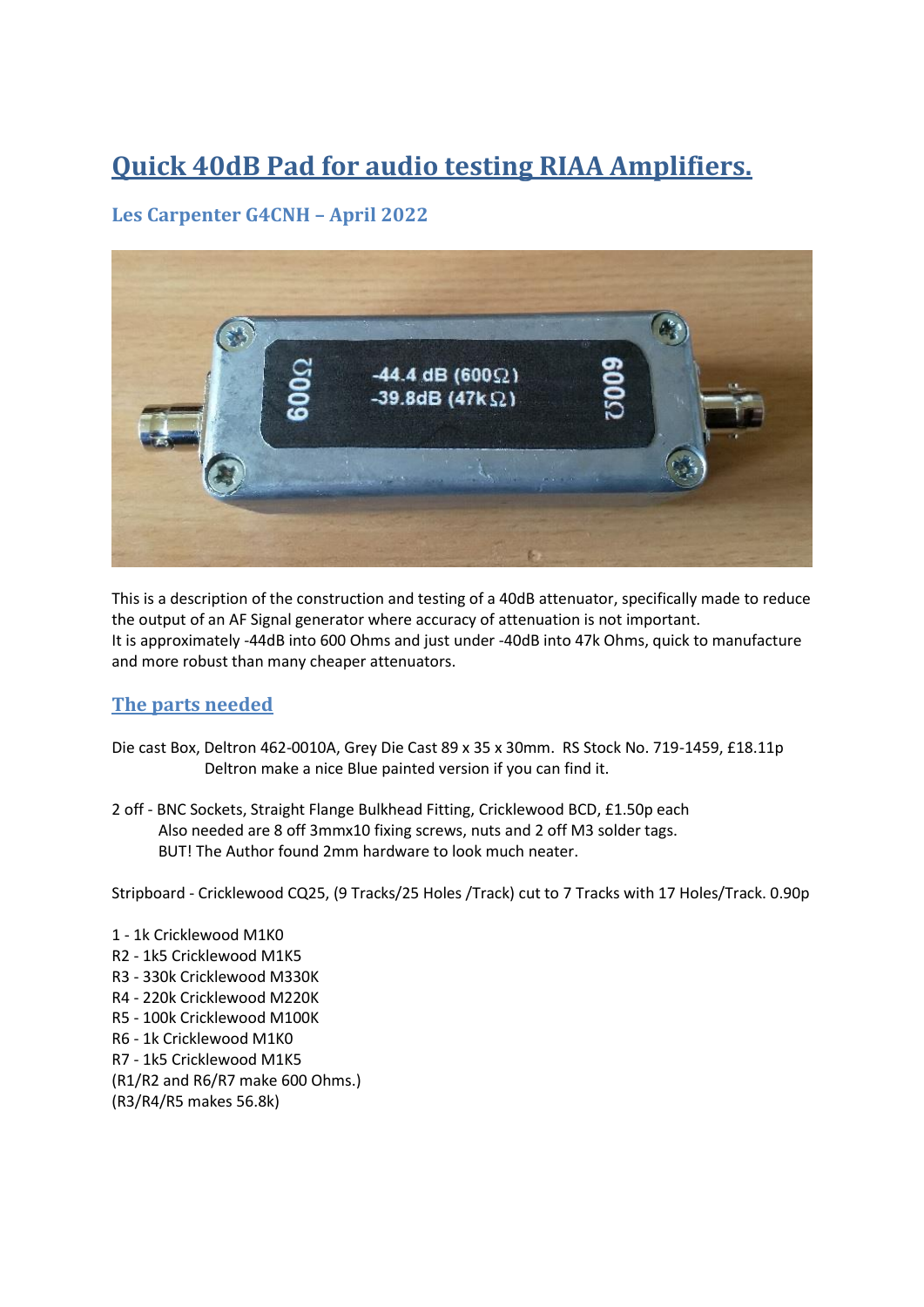#### **Construction of the board**

This is straight forward; ensure all tracks are cleanly cut without any shorting whiskers.

For connection to the BNC Jacks it is suggested that 22 SWG tails with optional sleeving are fitted to the board for direct connection to the Jacks.

The wires will be sufficient for freely mounting the board without any further fixtures due to its lightweight construction.



#### **Box drilling**



#### **Testing**

Because the attenuator is a Pi circuit, it is not possible to measure the resistance between the BNC inners owing to the presence of 600 Ohms at each end, connected by a common Ground.

You can check that there is approximately 600 Ohms between each of the BNC inners and outers; in fact it should measure nearer 593.8 Ohms. This is because each 600 Ohm will have a resistance path of 56.8k + 600 Ohms in parallel with it.

The best test would be a dynamic one, connecting either end to a 600 Ohm output signal generator, set to give 0dB as measured using a 't' piece.

Then if you measure the other end you should observe approximately -40dB attenuation.

If this is OK, then try a frequency sweep over the audio range of 20Hz to 20 kHz to ensure that the attenuator flatness is acceptable; the prototype was flat to 40 kHz.

Your signal generator must of course have constant amplitude over the audio range and likewise your RMS Voltmeter must have a flat response too.